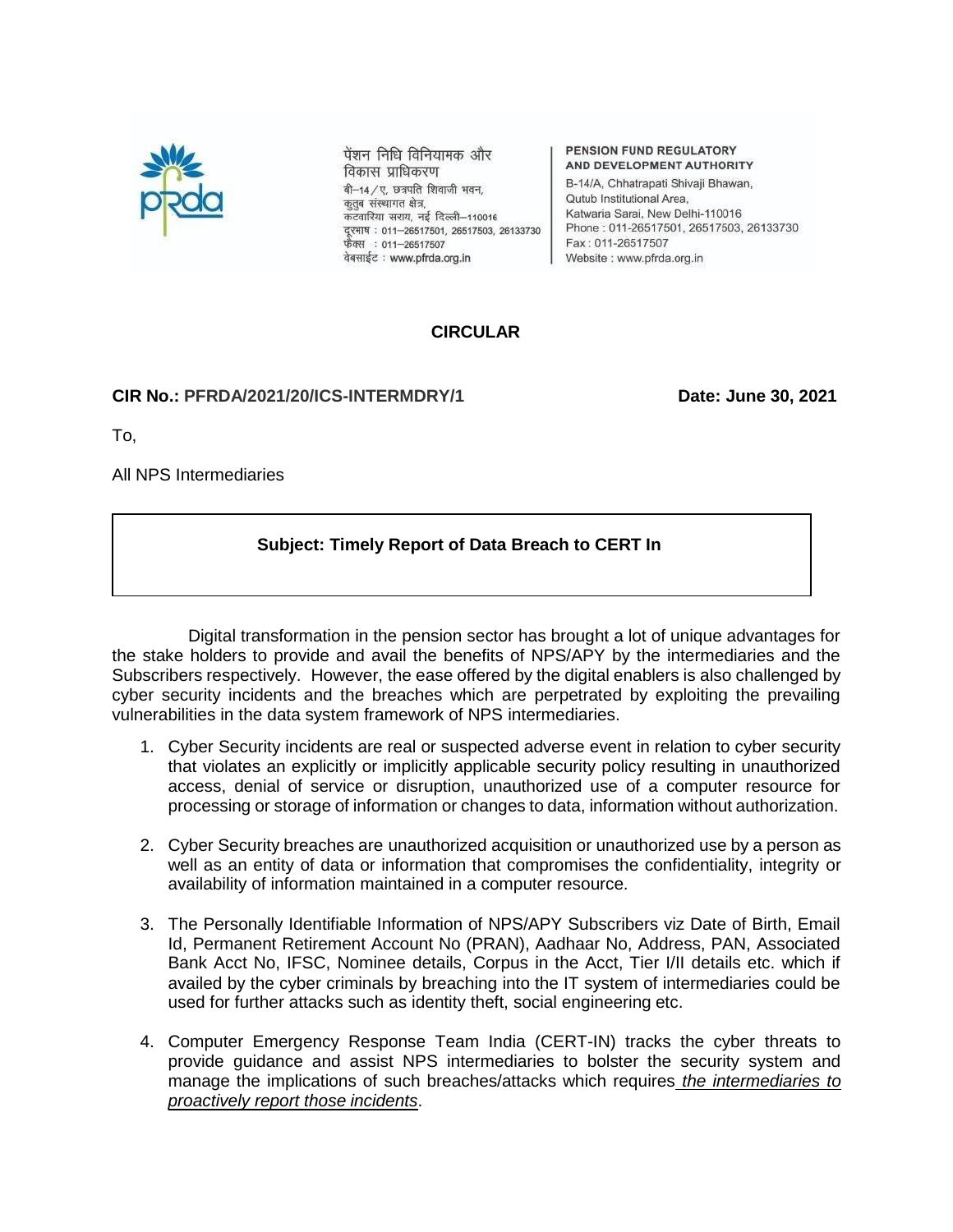- 5. The policy on cyber security issued by PFRDA vide its circular no *PFRDA/2017/31/CRA/5 dated 04-10-2017* requires that the intermediaries need to adhere to the rules, regulations and guidelines prescribed by CERT-In and National Critical Information Infrastructure Protection Centre (NCIIPC) under the IT act. The intermediaries need to strengthen the cyber audit framework as per the emerging cyber threats and share information about cyber incidents, breaches and vulnerabilities to CERT-In.
- 6. All the NPS intermediaries are advised to report any such cyber security threats as per the format (Annexure II) and as a best practice, the cyber security breaches shall be reported to CERT-In within *2 to 6 hours*. An indicative list of cyber security threats (Annexure I) provided for ready reference.
- 7. For any queries/assistance, Mr. C. Vignesh (*vignesh.c@pfrda.org.in*) or the undersigned can be contacted.

This circular is issued under section 14 of PFRDA Act 2013 and is available at PFRDA's website (www.pfrda.org.in) under the Regulatory framework in "Circular" section.

Yours Sincerely,

 $\gamma_{\rm h}$ 

K Mohan Gandhi General Manager *(k.mohangandhi@pfrda.org.in)*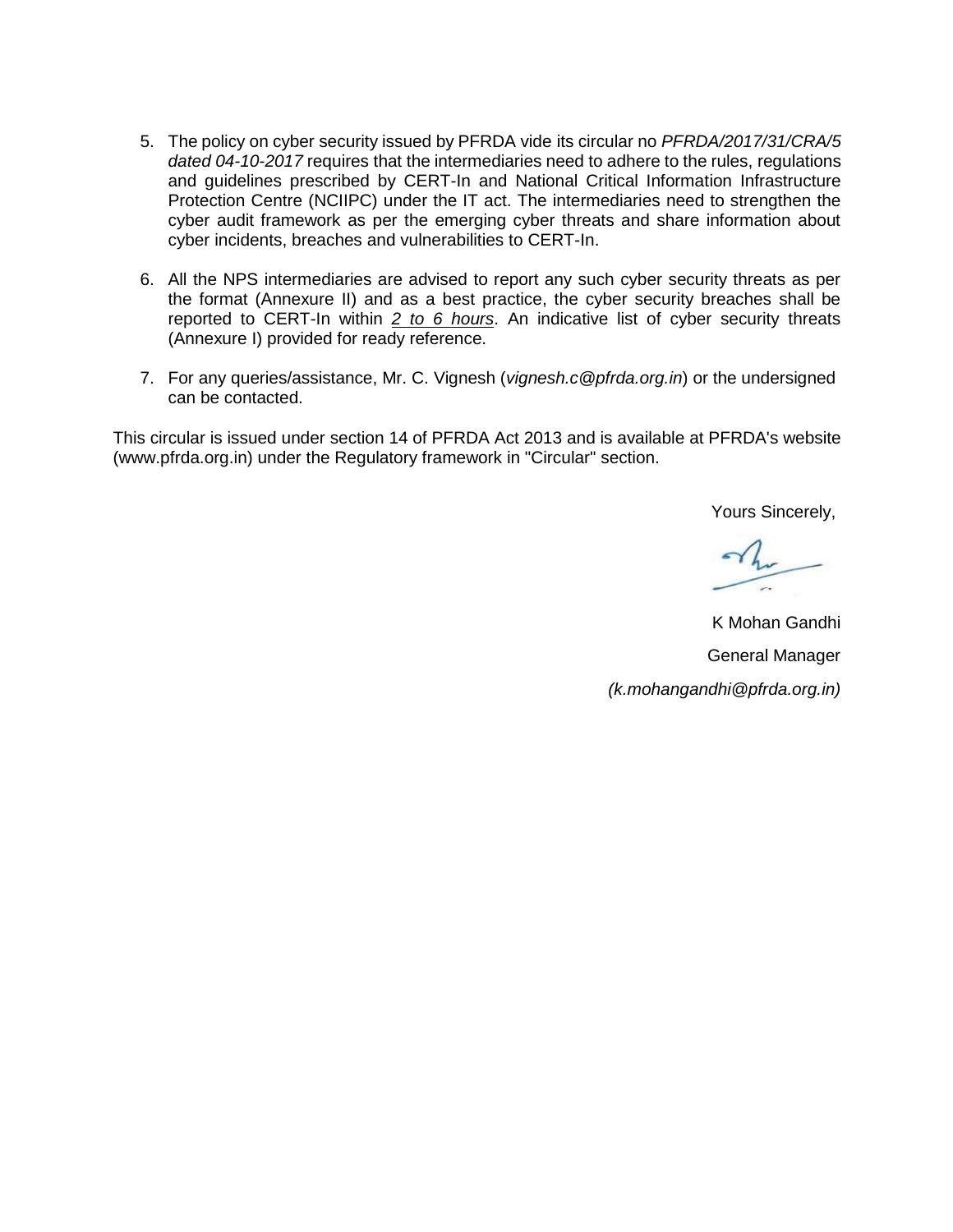### **ANNEXURE I**

#### **An indicative list of cyber security threats**

- 1. Targeted scanning/probing of critical networks/systems.
- 2. Compromise of critical systems/information.
- 3. Unauthorized access of IT systems/data.
- 4. Defacement of website or intrusion into a website and unauthorized changes such as inserting malicious code, links to external websites, etc.
- 5. Malicious code attacks such as spreading of virus/worm/Trojan/botnets/spyware.
- 6. Attacks on servers such as database, mail, and DNS and network devices such as routers.
- 7. Identity theft, spoofing and phishing attacks.
- 8. Denial of Service (DoS) and Distributed Denial of Service (DDoS) attacks.
- 9. Attacks on critical infrastructure, SCADA systems and wireless networks.
- 10. Attacks on applications such as e-governance, e-commerce, etc.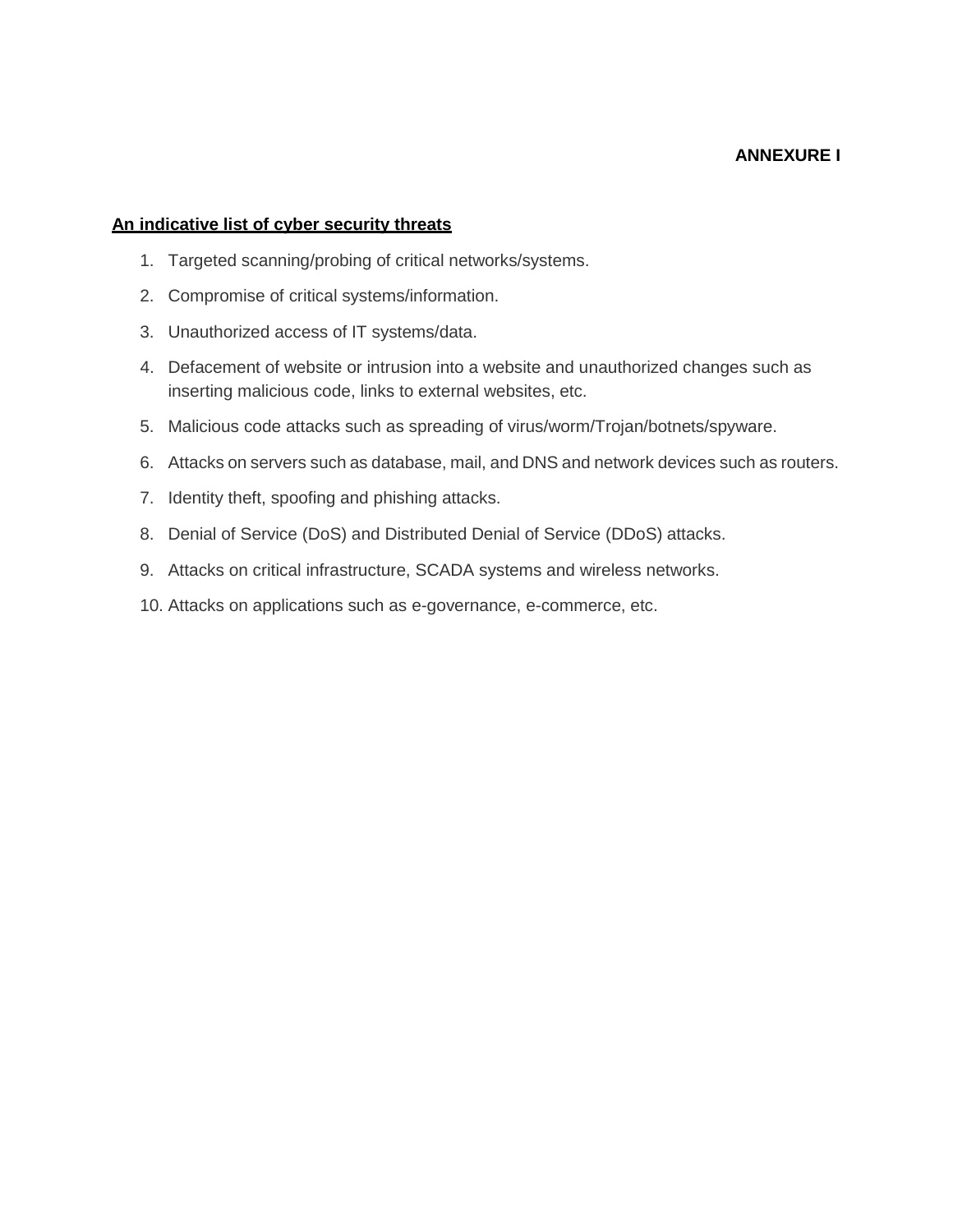## **ANNEXURE II**

| Incident Reporting Form<br>certi                                                                                                                |                         |                                                                                                                                                |                                             |                          |        |                                                                                                   |  |  |  |
|-------------------------------------------------------------------------------------------------------------------------------------------------|-------------------------|------------------------------------------------------------------------------------------------------------------------------------------------|---------------------------------------------|--------------------------|--------|---------------------------------------------------------------------------------------------------|--|--|--|
| Form to report Incidents to CERT-In                                                                                                             |                         |                                                                                                                                                |                                             |                          |        |                                                                                                   |  |  |  |
| For official use only:                                                                                                                          |                         | Incident Tracking Number: CERTIn-xxxxxx                                                                                                        |                                             |                          |        |                                                                                                   |  |  |  |
| 1. Contact Information for this Incident:                                                                                                       |                         |                                                                                                                                                |                                             |                          |        |                                                                                                   |  |  |  |
| Name:                                                                                                                                           |                         | Organization:                                                                                                                                  |                                             |                          | Title: |                                                                                                   |  |  |  |
| Phone / Fax No:                                                                                                                                 |                         | Mobile:                                                                                                                                        |                                             |                          | Email: |                                                                                                   |  |  |  |
| <b>Address:</b>                                                                                                                                 |                         |                                                                                                                                                |                                             |                          |        |                                                                                                   |  |  |  |
| 2. Sector: (Please tick the appropriate choices)                                                                                                |                         |                                                                                                                                                |                                             |                          |        |                                                                                                   |  |  |  |
| Government<br>Financial<br>Health<br>Power                                                                                                      |                         | Transportation<br>Manufacturing                                                                                                                | Telecommunications<br>Academia<br>Petroleum |                          |        | <b>InfoTech</b><br>Other                                                                          |  |  |  |
| 3. Physical Location of Affected Computer/ Network and name of ISP.                                                                             |                         |                                                                                                                                                |                                             |                          |        |                                                                                                   |  |  |  |
|                                                                                                                                                 |                         |                                                                                                                                                |                                             |                          |        |                                                                                                   |  |  |  |
| 4. Date and Time Incident Occurred:                                                                                                             |                         |                                                                                                                                                |                                             |                          |        |                                                                                                   |  |  |  |
| Date:                                                                                                                                           |                         |                                                                                                                                                | Time:                                       |                          |        |                                                                                                   |  |  |  |
| 5. Is the affected system/network critical to the organization's mission? (Yes / No). Details.                                                  |                         |                                                                                                                                                |                                             |                          |        |                                                                                                   |  |  |  |
|                                                                                                                                                 |                         |                                                                                                                                                |                                             |                          |        |                                                                                                   |  |  |  |
| 6. Information of Affected System:                                                                                                              |                         |                                                                                                                                                |                                             |                          |        |                                                                                                   |  |  |  |
| IP Address:                                                                                                                                     | Computer/<br>Host Name: | Ver./ release No.)                                                                                                                             | Operating System (incl.                     | Last Patched/<br>Updated |        | Hardware<br>Vendor/ Model                                                                         |  |  |  |
| 7. Type of Incident:                                                                                                                            |                         |                                                                                                                                                |                                             |                          |        |                                                                                                   |  |  |  |
| Phishing<br>Network scanning / Probing<br>Break-in/Root Compromise<br>Virus/Malicious Code<br><b>Website Defacement</b><br><b>System Misuse</b> |                         | Spam<br>Bot/Botnet<br><b>Email Spoofing</b><br>Denial of Service(DoS)<br>Distributed Denial of Service(DDoS)<br><b>User Account Compromise</b> |                                             |                          |        | Website Intrusion<br>Social Engineering<br><b>Technical Vulnerability</b><br>IP Spoofing<br>Other |  |  |  |
| 8. Description of Incident:                                                                                                                     |                         |                                                                                                                                                |                                             |                          |        |                                                                                                   |  |  |  |
|                                                                                                                                                 |                         |                                                                                                                                                |                                             |                          |        |                                                                                                   |  |  |  |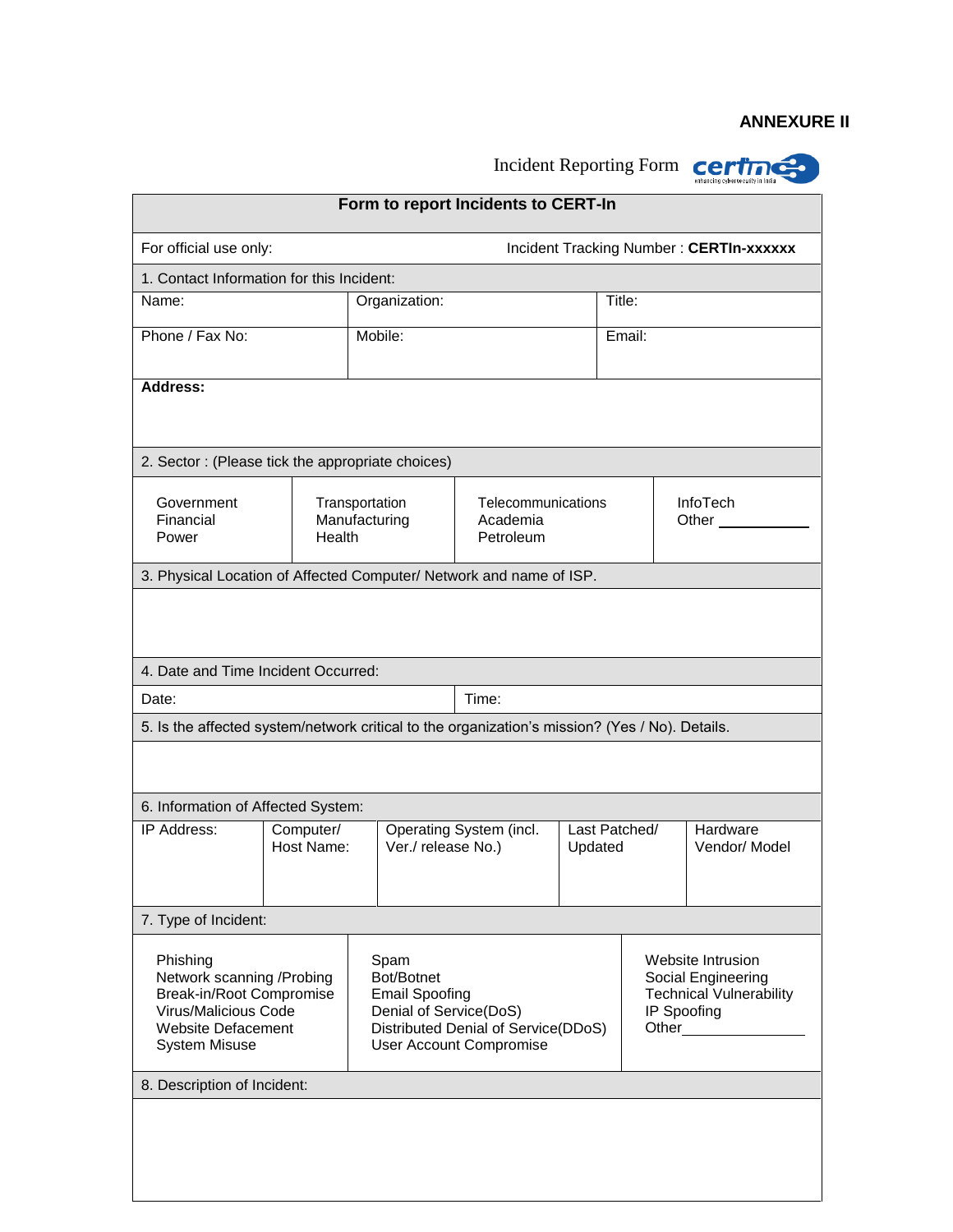| 9. Unusual behavior/symptoms (Tick the symptoms)                                                                                                                                                                                                                                                                                                                                                                                                                                                                                                                                                                                                                                                          |      |                                                                                                                                                                                                                                                                                                                                                                                                                                                                                                       |                             |                 |                      |  |  |
|-----------------------------------------------------------------------------------------------------------------------------------------------------------------------------------------------------------------------------------------------------------------------------------------------------------------------------------------------------------------------------------------------------------------------------------------------------------------------------------------------------------------------------------------------------------------------------------------------------------------------------------------------------------------------------------------------------------|------|-------------------------------------------------------------------------------------------------------------------------------------------------------------------------------------------------------------------------------------------------------------------------------------------------------------------------------------------------------------------------------------------------------------------------------------------------------------------------------------------------------|-----------------------------|-----------------|----------------------|--|--|
| System crashes<br>New user accounts/ Accounting discrepancies<br>Failed or successful social engineering attempts<br>Unexplained, poor system performance<br>Unaccounted for changes in the DNS tables,<br>router rules, or firewall rules<br>Unexplained elevation or use of privileges<br>Operation of a program or sniffer device to<br>capture network traffic;<br>An indicated last time of usage of a user account that<br>does not correspond to the actual last time of usage<br>for that user<br>A system alarm or similar indication from an<br>intrusion detection tool<br>Altered home pages, which are usually the<br>intentional target for visibility, or other pages on<br>the Web server |      | Anomalies<br>Suspicious probes<br>Suspicious browsing<br>New files<br>Changes in file lengths or dates<br>Attempts to write to system<br>Data modification or deletion<br>Denial of service<br>Door knob rattling<br>Unusual time of usage<br>Unusual usage patterns<br>Unusual log file entries<br>Presence of new setuid or setgid files<br>Changes in system directories and files<br>Presence of cracking utilities<br>Activity during non-working hours or<br>holidays<br>Other (Please specify) |                             |                 |                      |  |  |
| 10. Has this problem been experienced earlier? If yes, details.                                                                                                                                                                                                                                                                                                                                                                                                                                                                                                                                                                                                                                           |      |                                                                                                                                                                                                                                                                                                                                                                                                                                                                                                       |                             |                 |                      |  |  |
|                                                                                                                                                                                                                                                                                                                                                                                                                                                                                                                                                                                                                                                                                                           |      |                                                                                                                                                                                                                                                                                                                                                                                                                                                                                                       |                             |                 |                      |  |  |
| 12. Agencies notified?                                                                                                                                                                                                                                                                                                                                                                                                                                                                                                                                                                                                                                                                                    |      |                                                                                                                                                                                                                                                                                                                                                                                                                                                                                                       |                             |                 |                      |  |  |
| Law Enforcement<br>Private Agency<br><b>Affected Product Vendor</b><br>Other                                                                                                                                                                                                                                                                                                                                                                                                                                                                                                                                                                                                                              |      |                                                                                                                                                                                                                                                                                                                                                                                                                                                                                                       |                             |                 |                      |  |  |
| 11. When and How was the incident detected:                                                                                                                                                                                                                                                                                                                                                                                                                                                                                                                                                                                                                                                               |      |                                                                                                                                                                                                                                                                                                                                                                                                                                                                                                       |                             |                 |                      |  |  |
| 13. Additional Information: (Include any other details noticed, relevant to the Security Incident.)                                                                                                                                                                                                                                                                                                                                                                                                                                                                                                                                                                                                       |      |                                                                                                                                                                                                                                                                                                                                                                                                                                                                                                       |                             |                 |                      |  |  |
| Whether log being submitted                                                                                                                                                                                                                                                                                                                                                                                                                                                                                                                                                                                                                                                                               |      |                                                                                                                                                                                                                                                                                                                                                                                                                                                                                                       | Mode of submission:         |                 |                      |  |  |
|                                                                                                                                                                                                                                                                                                                                                                                                                                                                                                                                                                                                                                                                                                           |      |                                                                                                                                                                                                                                                                                                                                                                                                                                                                                                       | <b>OPTIONAL INFORMATION</b> |                 |                      |  |  |
| 14. IP Address of Apparent or Suspected Source:                                                                                                                                                                                                                                                                                                                                                                                                                                                                                                                                                                                                                                                           |      |                                                                                                                                                                                                                                                                                                                                                                                                                                                                                                       |                             |                 |                      |  |  |
| Source IP address:                                                                                                                                                                                                                                                                                                                                                                                                                                                                                                                                                                                                                                                                                        |      | Other information available:                                                                                                                                                                                                                                                                                                                                                                                                                                                                          |                             |                 |                      |  |  |
| 15. Security Infrastructure in place:                                                                                                                                                                                                                                                                                                                                                                                                                                                                                                                                                                                                                                                                     |      |                                                                                                                                                                                                                                                                                                                                                                                                                                                                                                       |                             |                 |                      |  |  |
|                                                                                                                                                                                                                                                                                                                                                                                                                                                                                                                                                                                                                                                                                                           | Name |                                                                                                                                                                                                                                                                                                                                                                                                                                                                                                       | OS.                         | Version/Release | Last Patched/Updated |  |  |
| Name OS Version/Release<br>Last Patched / Updated                                                                                                                                                                                                                                                                                                                                                                                                                                                                                                                                                                                                                                                         |      |                                                                                                                                                                                                                                                                                                                                                                                                                                                                                                       |                             |                 |                      |  |  |
| Anti-Virus                                                                                                                                                                                                                                                                                                                                                                                                                                                                                                                                                                                                                                                                                                |      |                                                                                                                                                                                                                                                                                                                                                                                                                                                                                                       |                             |                 |                      |  |  |
| Intrusion Detection/Prevention<br>Systems                                                                                                                                                                                                                                                                                                                                                                                                                                                                                                                                                                                                                                                                 |      |                                                                                                                                                                                                                                                                                                                                                                                                                                                                                                       |                             |                 |                      |  |  |
| <b>Security Auditing Tools</b>                                                                                                                                                                                                                                                                                                                                                                                                                                                                                                                                                                                                                                                                            |      |                                                                                                                                                                                                                                                                                                                                                                                                                                                                                                       |                             |                 |                      |  |  |
| Secure Remote<br><b>Access/Authorization Tools</b>                                                                                                                                                                                                                                                                                                                                                                                                                                                                                                                                                                                                                                                        |      |                                                                                                                                                                                                                                                                                                                                                                                                                                                                                                       |                             |                 |                      |  |  |
| <b>Access Control List</b>                                                                                                                                                                                                                                                                                                                                                                                                                                                                                                                                                                                                                                                                                |      |                                                                                                                                                                                                                                                                                                                                                                                                                                                                                                       |                             |                 |                      |  |  |
| Packet Filtering/Firewall                                                                                                                                                                                                                                                                                                                                                                                                                                                                                                                                                                                                                                                                                 |      |                                                                                                                                                                                                                                                                                                                                                                                                                                                                                                       |                             |                 |                      |  |  |
| <b>Others</b>                                                                                                                                                                                                                                                                                                                                                                                                                                                                                                                                                                                                                                                                                             |      |                                                                                                                                                                                                                                                                                                                                                                                                                                                                                                       |                             |                 |                      |  |  |